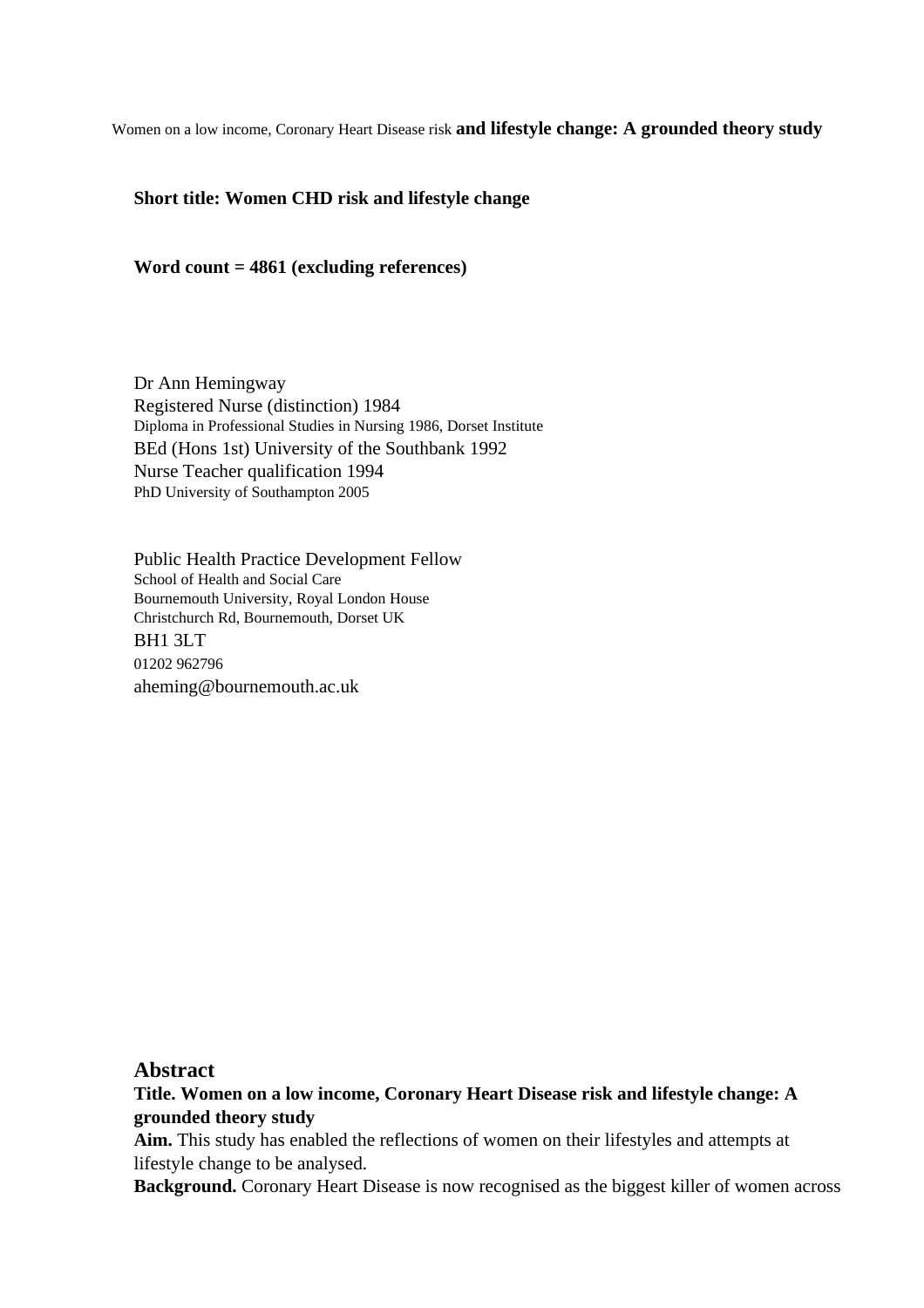the world in both developed and developing countries. In the United Kingdom the inverse social class gradient in Coronary Heart Disease is not reducing for women. Women of child bearing age and Coronary Heart Disease risk is an understudied area, as are the realities of living on a low income in relation to that risk.

**Method.** Using a grounded theory method, the study has enabled the reflections of women on their lifestyles and attempts at lifestyle change to be analysed. This is an area which warrants study particularly in relation to inequalities in health, an issue of great importance to public health practice.

**Findings.** This study suggests that the women interviewed were unaware of Coronary Heart Disease as a potential risk to their health and that three key areas negatively influenced the lifestyles of the women interviewed, particularly relating to behaviours which increase risk (smoking, diet and exercise). These three key areas were high workload demands in the home, lack of control over their own circumstances and lack of social support.

**Conclusion.** These three areas have previously been identified as occupational psychosocial CHD risk factors and have been widely tested across different occupational groups and genders. As such they provide a potential structure for practice interventions aimed at increasing levels of physical activity undertaken by women in this group.

**Keywords:** coronary heart disease, health behaviour, income, poverty, prevention, women

Word count (253)

### **Summary Statement**

What is already known about this topic?

- Women who live on a low income are more likely to smoke and be overweight.
- Women who live on a low income are more likely to suffer with Coronary Heart Disease.

What this paper adds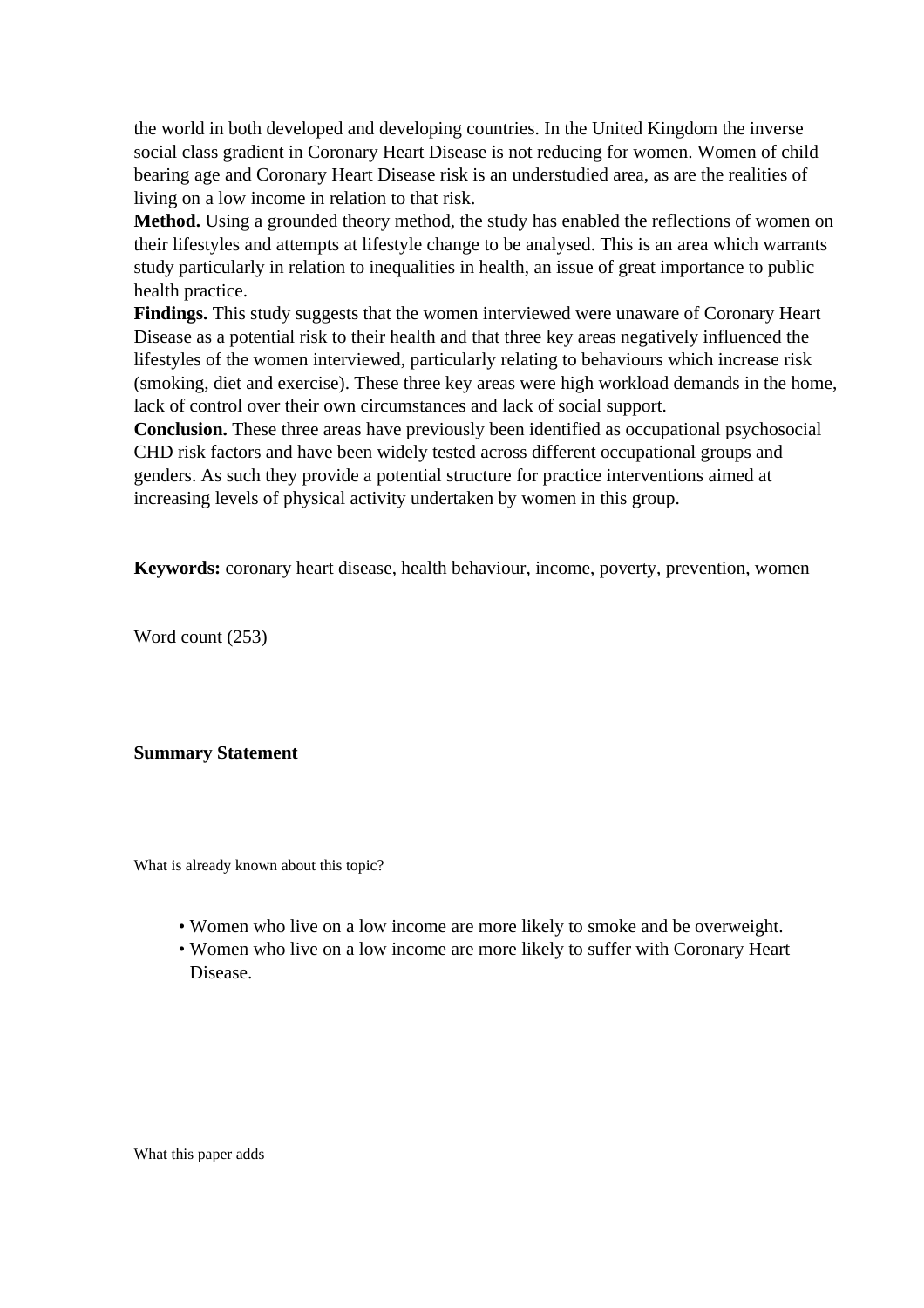- This qualitative research study explores in depth how living on a low income impacts on health behaviour.
- The insights offered through this grounded theory exploration offer a potential structure for interventions which seek to influence the health behaviour of women within this group.
- Interventions informed by this study need to be designed, tested and evaluated to ascertain whether this approach works in practice.

Women on a low income, Coronary Heart Disease risk and lifestyle change: A grounded theory study

# **Introduction**

#### **Background**

Internationally mortality rates for CHD in women, as in men seem to be directly related to income inequality and social deprivation (ONS 1997, WHO 2003). For many modern diseases such as cancer and CHD there is not a single predisposing cause as may be evident with infectious diseases (Stansfeld & Marmot 2002). For cancer and CHD there appears to be a hierarchy of associated factors, the basis of which may be seen as social and behavioural, though they may also be related to political and economic factors. The status of a woman as carer may mean that her health and lifestyle directly affect those she cares for (Harker & Hemingway 2003). It would appear however, that the increased risk of suffering from CHD inherent within social status cannot be rectified by the consideration of behavioural confounding factors such as smoking rates, diet and exercise alone. Increases in risk persist in relation to social status, and income, the exact origin of which may lie within theories relating to "chronic social stress and the end physical and psychological results of that stress" (Wilkinson 1998, p54, Stansfeld & Marmot 2002).

In addition CHD is viewed as a 'male disease', an image reinforced by the media, health educators and the medical press (Sharpe 1994, NHF 2003) which has important implications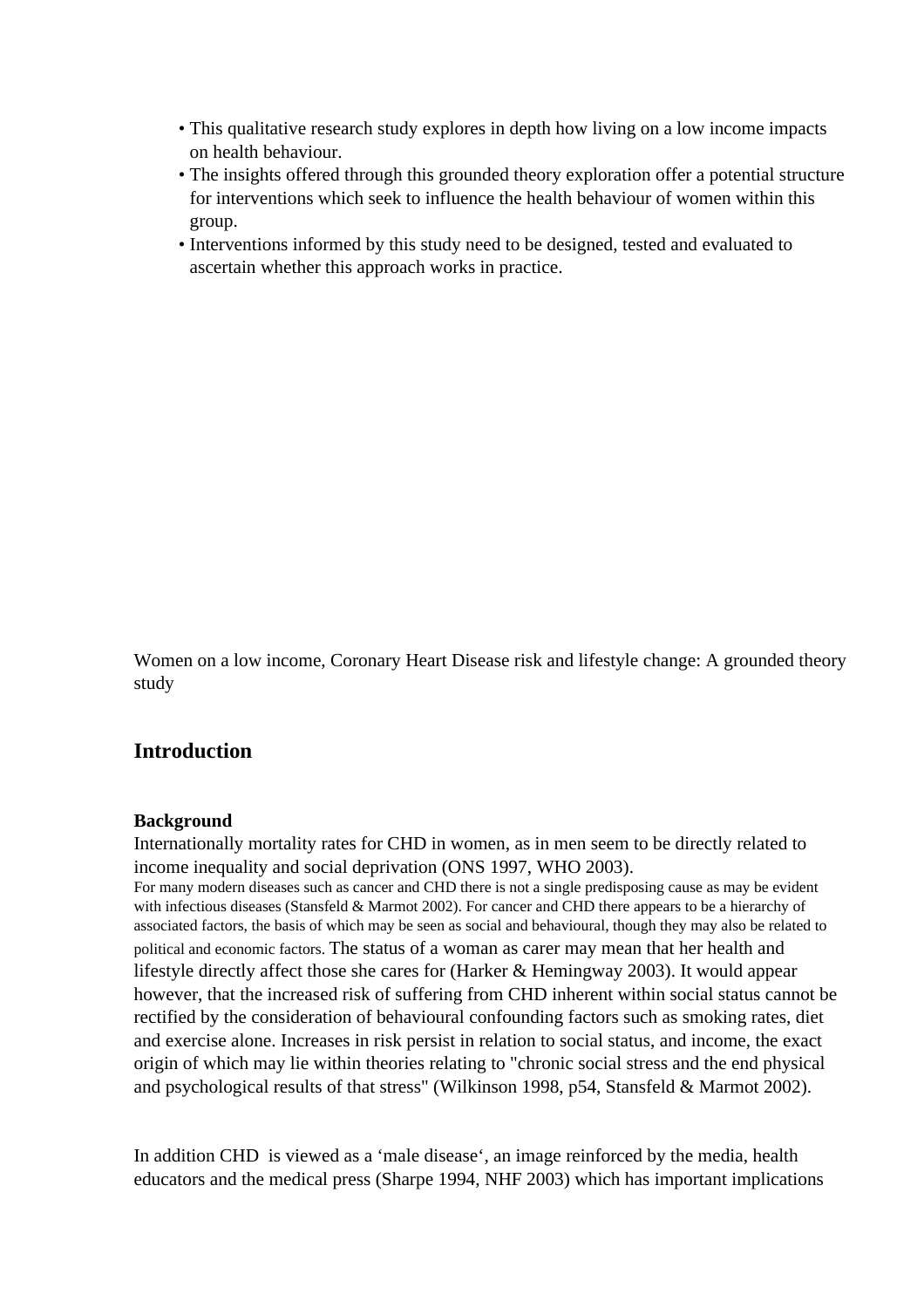for the health of women. Firstly women may not see themselves as likely to get CHD and may therefore ignore health messages about CHD risk, and, secondly if health professionals do not perceive women as likely to develop CHD then delays in diagnosis and treatment may result (Albarran 2003).

## **The study**

#### **Aims**

The aims of this study were to ask women to consider their lifestyle, and experience of lifestyle change in relation to CHD risk factors, particularly in relation to;

- their knowledge of CHD risk factors and related health promotion/education,
- their perceived ability to comply with such advice, and
- their perceived barriers and enabling factors regarding a change of lifestyle.

#### **Research Design**

This study was undertaken within an urban area, and has considered the reflections of 18 premenopausal women (aged 18-48) on lifestyle, and lifestyle change which relates to CHD risk factors (specifically smoking, exercise and diet). The women interviewed were all living on a low income, being defined as below half average income after housing costs (EU definition cited in Acheson 1998, p.17) and in receipt of state benefits. The existing literature on this area was considered by the researcher prior to embarking on the study in order to enable the development of theoretical sensitivity in this area. The area in which the study was undertaken is an area of high density multiple occupation housing with a rapid turn over (in excess of 25%) of population per annum. All the women interviewed had lived in the area for more than one year.

#### **Participants**

The women within the study were sampled purposively using chain or snowball sampling techniques (Wengraf 2001). This group of women living in houses of multiple occupation proved somewhat problematic to access which is why the snowball sampling techniques were used. Not all of the women in this area are registered with health services locally, therefore a formal approach, via General Practitioner surgeries for instance, would not have enabled the researcher to access the women on whom the study was intending to focus. The researcher had been working as a volunteer within the local family drop in centre for a year prior to undertaking the study, and initial sampling was undertaken from the group of women who attended. However as the study progressed women were also sampled from contacts made through interviews. It appeared to be essential for the researcher to be' known' to the woman or a friend when asking for an interview. This 'knowing' appeared to be in relation to placing the researcher socially, not in relation to work but in relation to whether she was a mother, single or not, and where she lived. An element of trust was needed in order for the process of approaching a woman for interview and then the interview itself to be successful. In addition to the 18 women interviewed a further 17 women refused to be interviewed, or were ultimately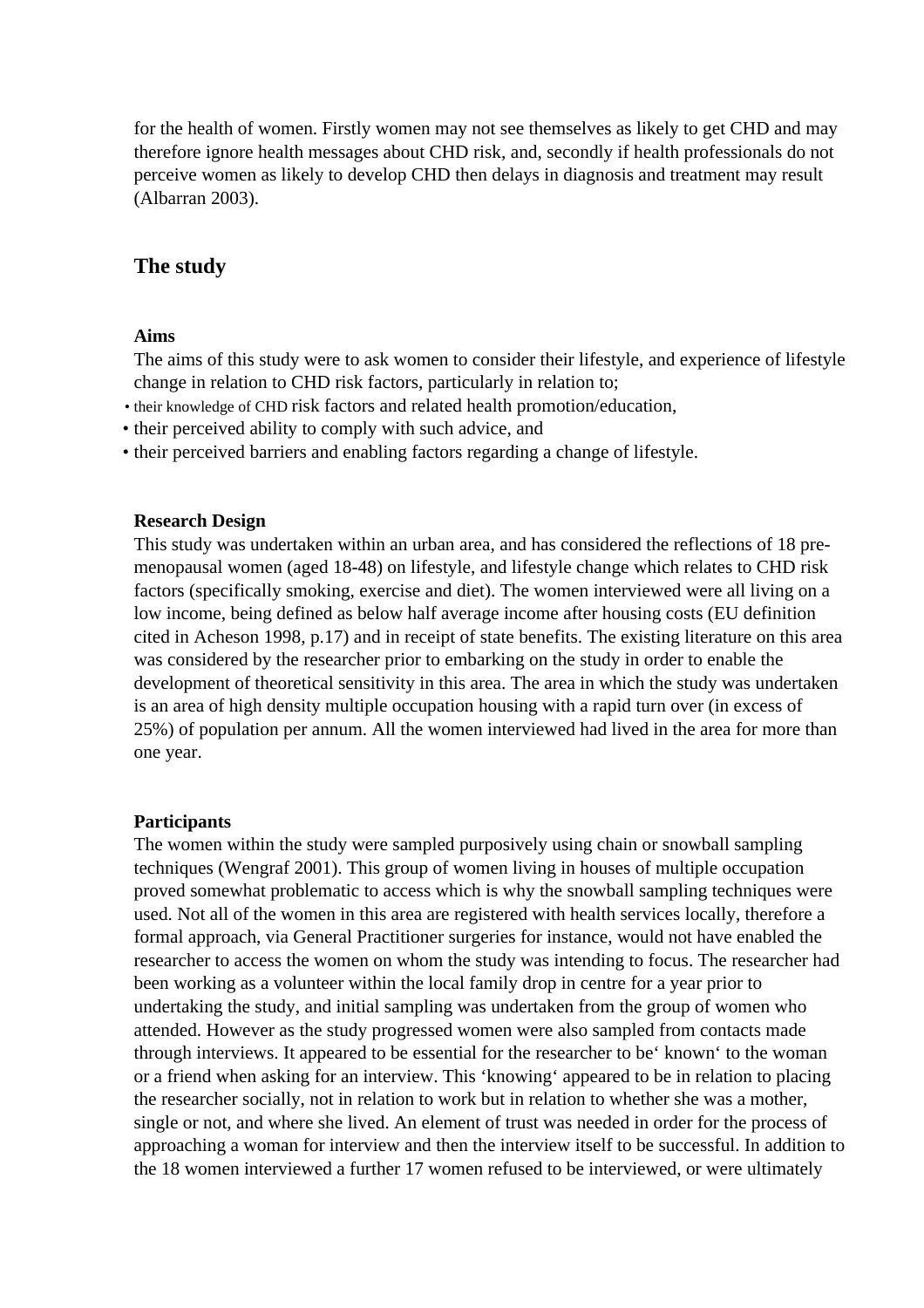not available for arranged interviews.

The following factors were considered to guide sampling.

Age – all of the women interviewed were aged between 18 and 48 with an even spread being achieved across ten year age bands.

In receipt of benefits – all of the women interviewed were in receipt of benefits at the time of interview.

Living with children – all of the women interviewed had children under the age of 16 living with them at the time of interview.

Living in a house of multiple occupation – all of the women and their children were living in this type of accommodation at the time of interview.

Other factors which were also relevant to the lifestyles of the women were;

Car access, only four of the 18 women had access to a car to use, none of the women owned a car.

Internet access/computer access, none of the women had internet access for themselves and their children, two of the women had computer access for themselves and their children. Living with a partner - six of the women were living with a partner at the time of the interview, no partners were present during interviews.

On interview each woman was assigned their own social class using registrar general's descriptors (all fell within manual social classes). In addition the women were classified using alternative social classifications:

housing tenure (no women were home owners),

car access (4 women had access) and,

educational attainment (5 women had three or more GCSEs but less than five, 10 women had less than three, and three had no formal qualifications).

Twelve of the women were smokers at the time of interview.

#### **Data collection**

A qualitative approach has been utilised using a grounded theory method to analyse and guide in depth interviews with the women. All of the women had children living at home with them (under 16 years of age). The women were interviewed in depth (average interview length was one and one half hours) to provide a picture of their lives and lifestyles in order to enable an analysis of the present case. The interview guide was developed to include and develop emerging themes as the data collection and analysis progressed. The initial interview guide focused on behavioural risk factors (smoking, high fat diet and exercise) and enabling and inhibiting factors in lifestyle change. As the interviews and analysis progressed the interview guide focused on high demand, and lack of support and then finally on perceived control over lifestyle change in addition. All interviews conducted within the study were taped and analysed with the aid of computer software (Nudist).

#### **Rigour**

As a qualitative study the recommendations from this investigation will have limited generalisability (analytic, as opposed to statistical). However the quality of the information gained will, for this locality, and those who consider their locality comparable, be of direct relevance. The researcher while undertaking this study used a variety of strategies to assure appropriate, systematic, logical investigation and representation of results. The first was to use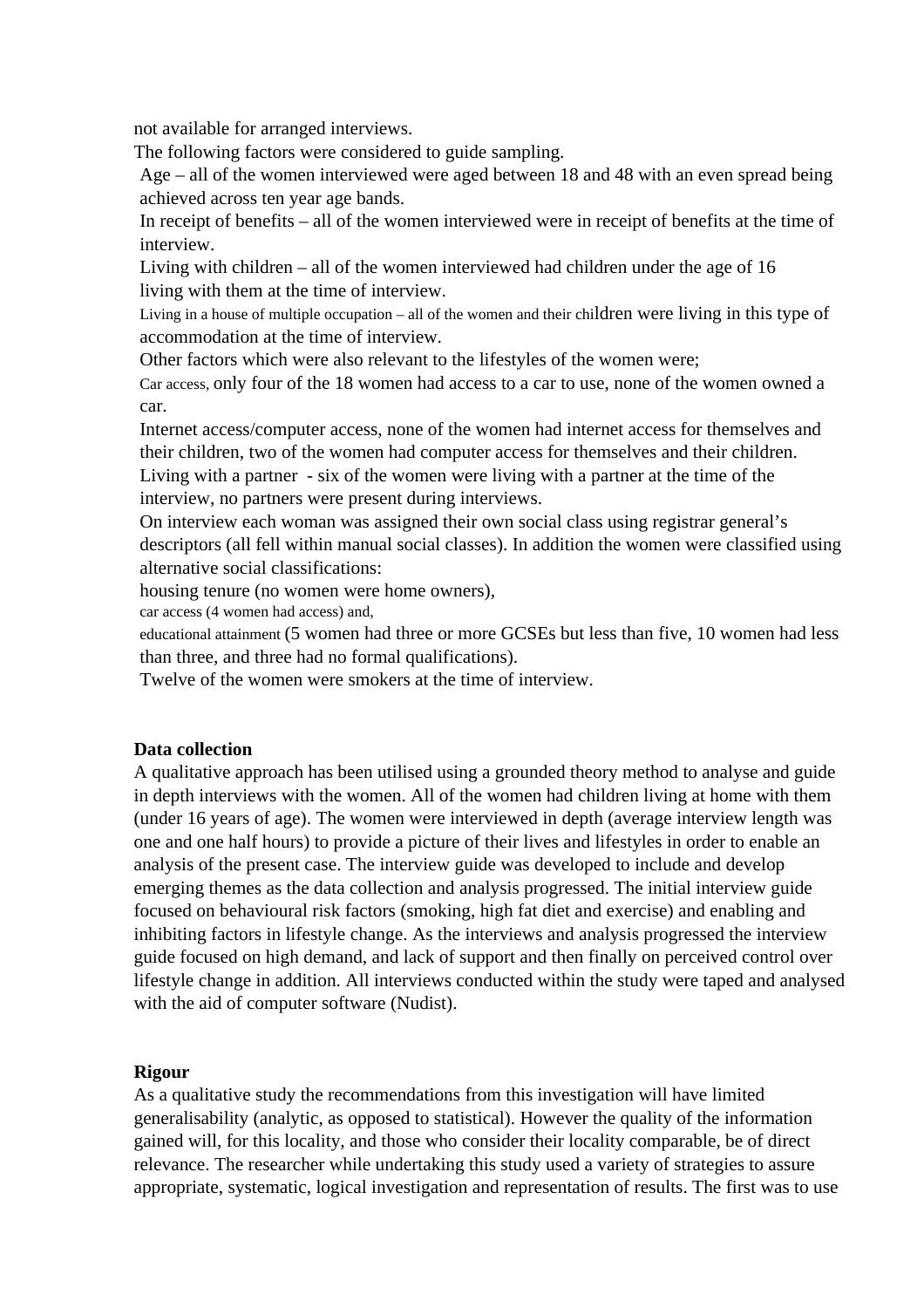a clear logical sampling process for the interviews with the sample of women across the 'pre menopausal' age range. The second strategy used was to check back with interviewees to consider accuracy of transcription and the emergence of themes from the analysis for relevance and appropriateness. The third was to undertake a rigorous analysis of the interview transcripts structured through the use of constant comparative analysis with all individual interviews being transcribed and analysed prior to the next interview being undertaken.

#### **Ethical considerations**

Ethical approval for this study was gained through the local research ethics committee and all transcriptions were not labelled with the participants name but were identified using a numerical code. All tapes and transcripts are being stored under lock and key for five years after completion of the study.

Within any situation of trust however there is potential for exploitation. The researcher considered carefully whether to reveal that she was a nurse, who had children and was a working mother, wishing initially to attempt a textbook 'unbiased' form of interviewing (Wengraf 2001). However it became apparent while working in the local community that although one's identify as a women and a nurse provided the entry to the interview situation, as the researcher, one had to be prepared to expose oneself to being 'placed' socially as a women/mother and to establish that one is willing to be treated accordingly in order to be trusted and for the interviews to take place successfully.

#### **Data analysis**

Constant comparative analysis of interview data was undertaken (Denzin & Lincoln, 2001), with each individual interview being transcribed and analysed prior to the following being undertaken. The constant comparative method of data analysis meant that themes which emerged from interviews were further explored in future interviews as well as considered within further analysis of existing data. As themes emerged from the data the interviewer returned to the women already interviewed to further explore whether they seemed appropriate and truthful in relation to the experiences of the women as the study progressed.

### **Findings**

None of the women had an awareness of CHD as a potential health risk for them whether they were smokers or non-smokers. They saw the most common health risks for women throughout their lives as cancer and focused particularly on breast cancer as a possible health problem for them.

The themes arising from the analysis of the interviews with the women in this study relate to three areas, which interestingly have already been considered within the study of psychosocial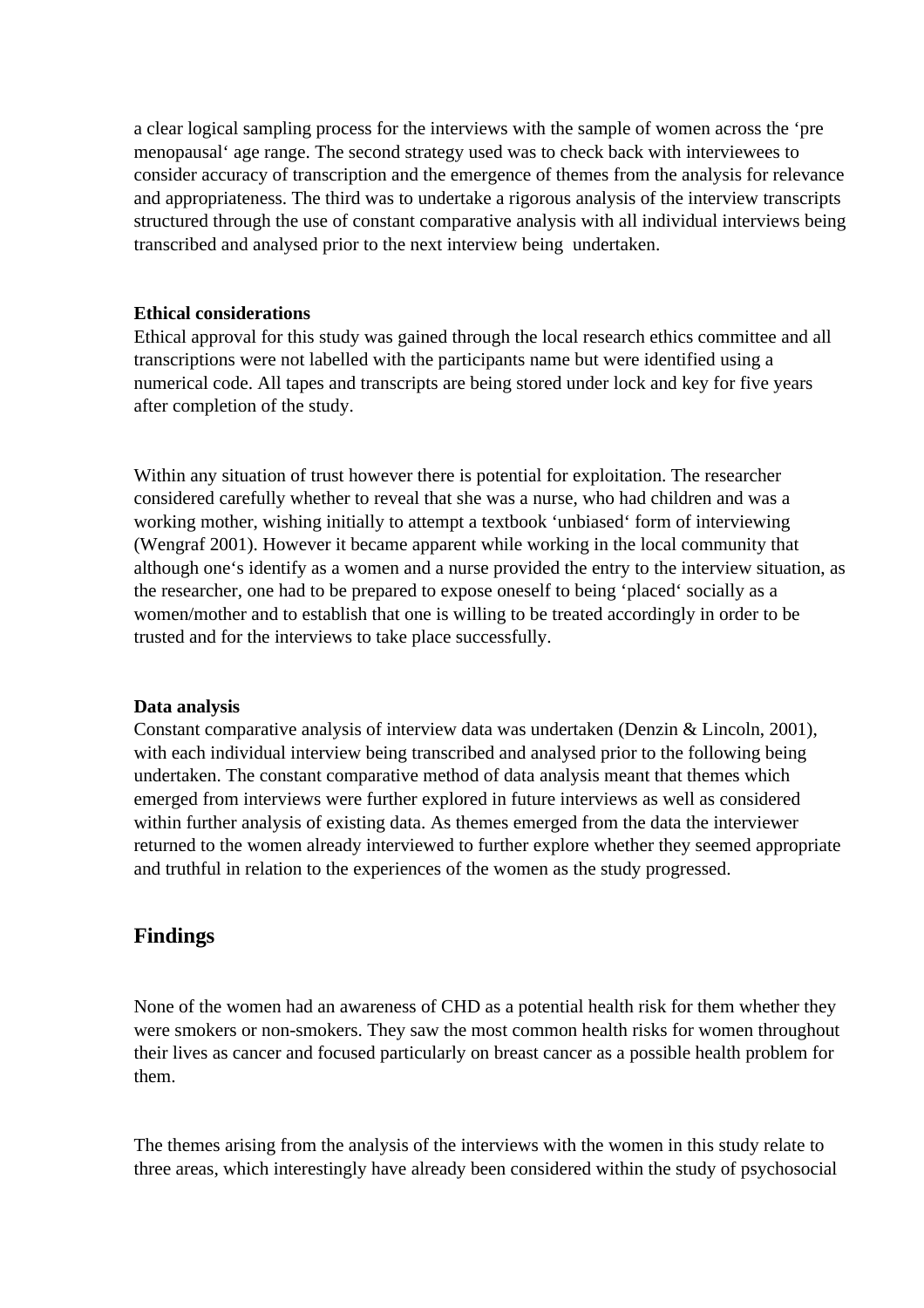occupational factors which increase CHD risk. These factors are, control, demand and social support. The demand-control-support model (Karasek and Theorell, 1990) has been developed in relation to occupational psychosocial factors which increase the risk of CHD. There appears to be a striking association between measures of poor psychosocial work environment and risk of CHD (Theorell & Karasek, 1996). The Whitehall study showed that those who described low decision latitude had a greater relative risk of developing CHD and the relationship was significant after adjustment for negative affectivity, social class and biomedical risk factors (Bosma et al., 1997). A further analysis of the Whitehall II data focused on the effect of control at home on CHD events and considered gender within the analysis (Chandola et al., 2004). The study suggested that being from a lower household social position is a significant predictor of low control at home among women; the authors went on to suggest that it is therefore possible that control at home may be one of the psychosocial mechanisms underlying social inequality in CHD among women.

The role a woman has as a carer within a family can be viewed as particularly relevant in terms of its impact on the health and lifestyle of the family members overall (Spencer 1996). Almost one third (2.7 million) children in the UK live with lone parents (90% mothers) and 60% of these live on a low income (Child Poverty Action Group 1998). Home is a place of work for mothers and it seems reasonable to apply the demand-control-support model to the home. The characteristics of the model which emerged from the data analysis are:-

- High workload demand from self, partner (if present) and children
- Lack of control or low decision latitude in relation to conditions inside and outside the home
- Absence of social support, both emotional and instrumental

The interviews with the women within this study were an in-depth discussion relating to their lifestyles, including their reflections on what affected their decision making on their smoking, diet, and exercise behaviour. The three areas of high demand, low control and lack of social support emerged clearly from the interview data as exerting a negative effect on their lifestyles. A quarter of the women interviewed were in part time paid work; however none of the women were earning enough to escape benefits. Therefore the emergence of the three areas outlined here for the women interviewed related to the paid and unpaid 'work' the women did both inside and outside the home. However, as all the women had children living at home with them and the discussion related to the whole of their lives, work needs to be considered as paid and 'unpaid' which related directly to their caring responsibilities.

## **Discussion**

Let us consider the three areas outlined in the demand, control and support theory in turn, beginning with high work demands.

#### **High workload demands**

It is interesting that within previous studies smokers who are experiencing high psychological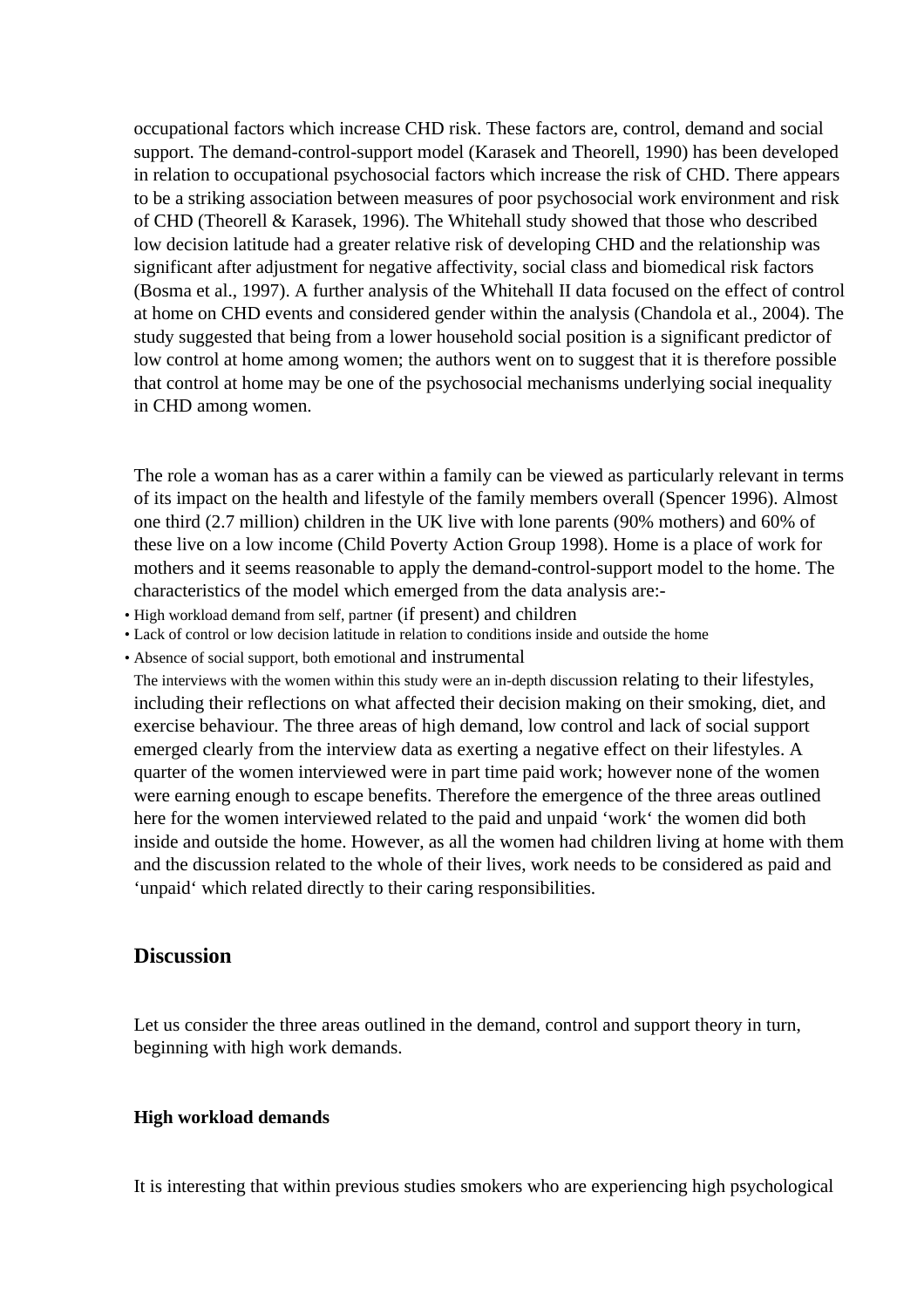demands find it more difficult to give up smoking and are less likely to quit (Green & Johnson 1990, Karasek & Theorell 1990). Indeed the Child Poverty Action Group found that singleparents are more likely to smoke (1998).

 The majority of the women interviewed were lone parents of between one and four children, and the majority of the women were smokers at the time of interview. The women interviewed felt that it was 'stress' that made them ill; when asked what caused them stress they reported that the demands made upon them were continuous and unmanageable at times. The stress of caring for children possibly on their own and in difficult circumstances was overwhelming, and the frustration experienced from managing on a low income was apparent in many aspects of their lifestyles. As already mentioned here previous work on stress in families and CHD risk has outlined particular scenarios where stress may affect risk; however it is also pertinent to introduce the concept of coping mechanisms which may increase risk. The parents coping mechanisms for life stresses such as smoking (Graham 1988) or drinking or over eating and weight problems may well affect the child, either directly through impacting on daily life or because the child may learn negative coping mechanisms early in life which may be maintained into adulthood.

The burden of caring for a child or children alone on a low income will expose an individual to high or continuous work demands often for the women interviewed in difficult circumstances. "I just kind of think that most women take too much on…they feel responsible for everything, like running a home, working, just things like working out the bills, you know it's all too much and they end up, well they can't cope." This woman lived alone with two children aged one and three.

The demands recounted by the women are seen as relentless and all consuming "yes I can (make changes in our lifestyles) but it's all too much…I mean my whole way of life centres around them really, I don't have money or the strength to change that much" (lone mother with two daughters aged one and five).

In pregnancy the expectant mother who is most likely to be unable to stop smoking is the one who requires smoking to cope and may be negatively controlled by a smoking partner and/or friends. Living on a low income restricts choice and it may engender individual and group behaviours such as smoking which can be regarded as an all important 'something I do for myself' by those with few pleasures (Graham 1988, Blackburn 1991).

### **Lack of control or low decision latitude in relation to conditions inside and outside the home**

Receiving benefits or working at a low pay, low status job may expose one to a low level of decision latitude or sense of control (Blackburn 1991, Harker & Hemingway 2003) the second area outlined within the demand, control, support theory (Karasek & Theorell 1990). Having no influence over when or how one receives one's benefits or being unable to influence how or when one works, or where one lives also makes one lacking in control.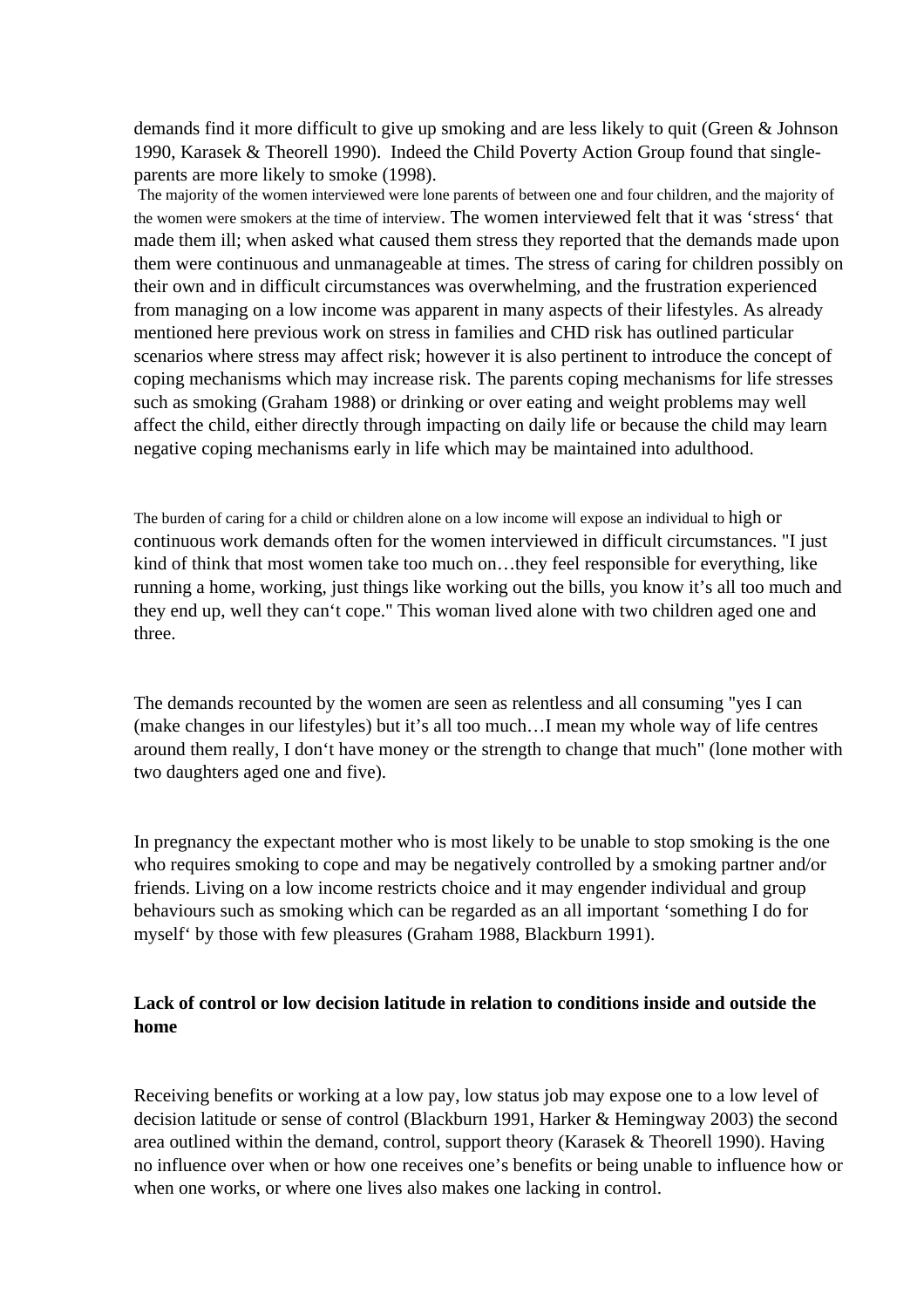Some of the women interviewed had downsized their work ambitions if they were alone caring for children, even though they had educational qualifications which would allow access to a variety of occupations. The women stated that they needed to have little or no responsibility at work, so if there were problems with illness or childcare they were not 'letting anyone down'. Casual work seemed to be appealing as one could leave or not attend if one's caring responsibilities needed to take precedence. "Something where I can just clock in and clock out I don't really care how mundane. If the children are sick I can phone up and say they are and I am not letting anyone down" (lone parent and trained operating department assistant with two children aged one and five). Interestingly Karasek & Theorell (1990) have stated that low pay low status jobs are often demanding and lacking in decision latitude. Most notable is the large number of these occupations populated primarily by women. The women in the study who worked primarily undertook jobs such as waitressing, sewing, child care, home work/piece work or shop work. Interestingly, of the women who worked none had only one job. Multiple casual jobs, with low levels of pay took preference with, as the women saw it, 'low levels of responsibility', and which would fit in with their caring responsibilities.

When asked to consider their dietary intake the decisions the women made were clearly influenced and controlled by their children and those they lived with. The majority of the women interviewed (n=15) considered themselves to be overweight at the time of interview, and all these women had tried different methods to lose weight, many of which had incurred a cost and had proven to be ineffective. The women were aware of what generally constituted a healthy diet, namely eating fruit and vegetables each day and having less fatty food as has been found in other studies (NHF 2003). However the women were not aware of the detail of recommendations relating to reducing CHD risk, for instance the '5 portions of fruit and vegetables a day' guide. The reality of their own dietary intake was dictated by practical issues of income and 'what the children would eat'. "Then I will cook something she likes which is probably very unhealthy like sausages, eggs…you know something childy", (lone parent of two children aged three and three months). The women expressed views on what was 'childy food', this being chips, burgers, sausages etc and stated that their children were not keen on, or satisfied with fruit, vegetables or salads. It was stated that the problem with their own dietary intake was that for practical reasons they ate with the children and the kind of things the children liked to eat were not healthy. "I couldn't buy different for me…and him and for them…I couldn't afford it…I did try…I kept finding salad like going off in the fridge", (mother of two aged two and four with partner). The diet which the women thought their partners and children preferred and which they therefore provided was high in fats and markedly lacking in fruit and vegetables.

From local investigations into dietary patterns of families and extended families on low income in the public health action area in which the study is based, the following points emerged (Lucket  $2000$ :-

- Mothers are mainly concerned that their children eat what they are given; and less concerned that what they are given is a balanced diet
- As the chaotic lifestyle of some families lead children to assert their independence earlier, they are given control over helping themselves to snacks and drinks throughout the day as and when they choose, without parental guidance
- Where there was the traditional 'generation gap' between parents and grandparents, and these grandparents took an active role in the extended family scenario, visiting grandchildren experienced more traditional balanced meal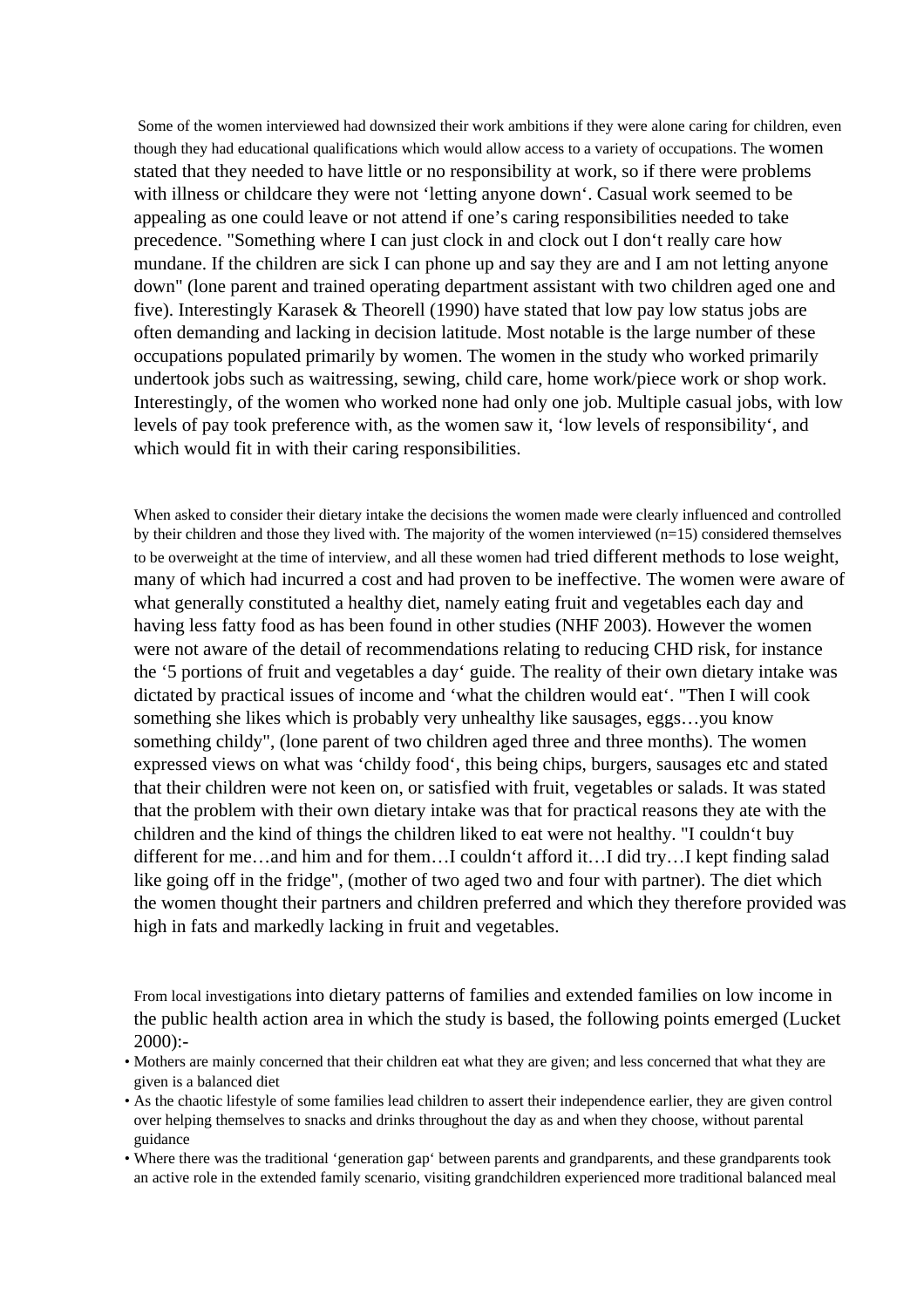#### patterns

• Grandparents appeared to have a greater appreciation of the valuable contribution fruit and vegetables make to children's diets. Some children said it was more common to eat fruit when visiting grandparents than at home

The practical problems relating to preparing food while caring for young children in potentially unsafe, poorly equipped surroundings was apparent. The women interviewed lived in private rented accommodation in an inner urban area and expressed concerns over the standard of cooking equipment and food storage available. The women stated that often grills/cookers did not work or were not present, with some having only a micro-wave to prepare food for them and their children, thereby preventing or limiting food preparation capacity. Fridges and freezers may be faulty or absent and their contents may be vulnerable to theft. "When I was living in a B & B (we were homeless) and I had to give my children cheap take-away. The guilt to me because I was not feeding them properly was awful. I had nowhere to do anything and things got nicked" (lone mother of two aged 7 and 11). While if all food had to be stored, prepared and consumed in the same room then worries over accidents during preparation and disposable of waste were concerns.

As already mentioned the lifestyle of a family may lead to children and parent/carer snacking inappropriately. The comments and observed behaviour within this study showed that food may be used in difficult circumstances as a distraction or a pacifier, or indeed a reward. If one is caring for children on a low income the only achievable treats may be in terms of snacks and drinks, as trips out, toys, games or clothes may be well beyond the family budget.

All of the women had developmental plans either study and/or work related. These were most commonly inhibited by caring responsibilities and financial constraints, with no realistically priced and reliable child care being the main factor. As in the U.K. educational attainment and social status appears to affect one's risk of developing CHD, this frustration and blocking of ambition may be relevant in the long term, but also causes frustration and reduced perceptions of control within the short term. Karasek & Theorell (1990) discuss "feeling like your feet are stuck to the floor" in high demand low control situations and how this can cause psychological strain which may result in physical illness. In addition the educational attainment of parents and their interest in and whether they value education will affect the achievement of their children. European research (Hupkens et al. 2000) indicated a direct relationship between the educational achievement of mothers and the degree of consideration given to healthy food. Mothers with higher educational attainment considered health more frequently than cost. They applied more food restrictions and were generally less permissive (with indulging a childs' preferences) than mothers with low educational attainment. Diet in infancy is mainly influenced by a mother's culture; her employment and coping skills will influence choice of breast or bottle feeding and the early introduction of solids.

In relation to exercise the choices of the women were severely limited by finance, mobility, safety of local areas to exercise in, especially in the winter months, and child care responsibilities. If the women had to pay for childcare as well as paying to attend a class then any regular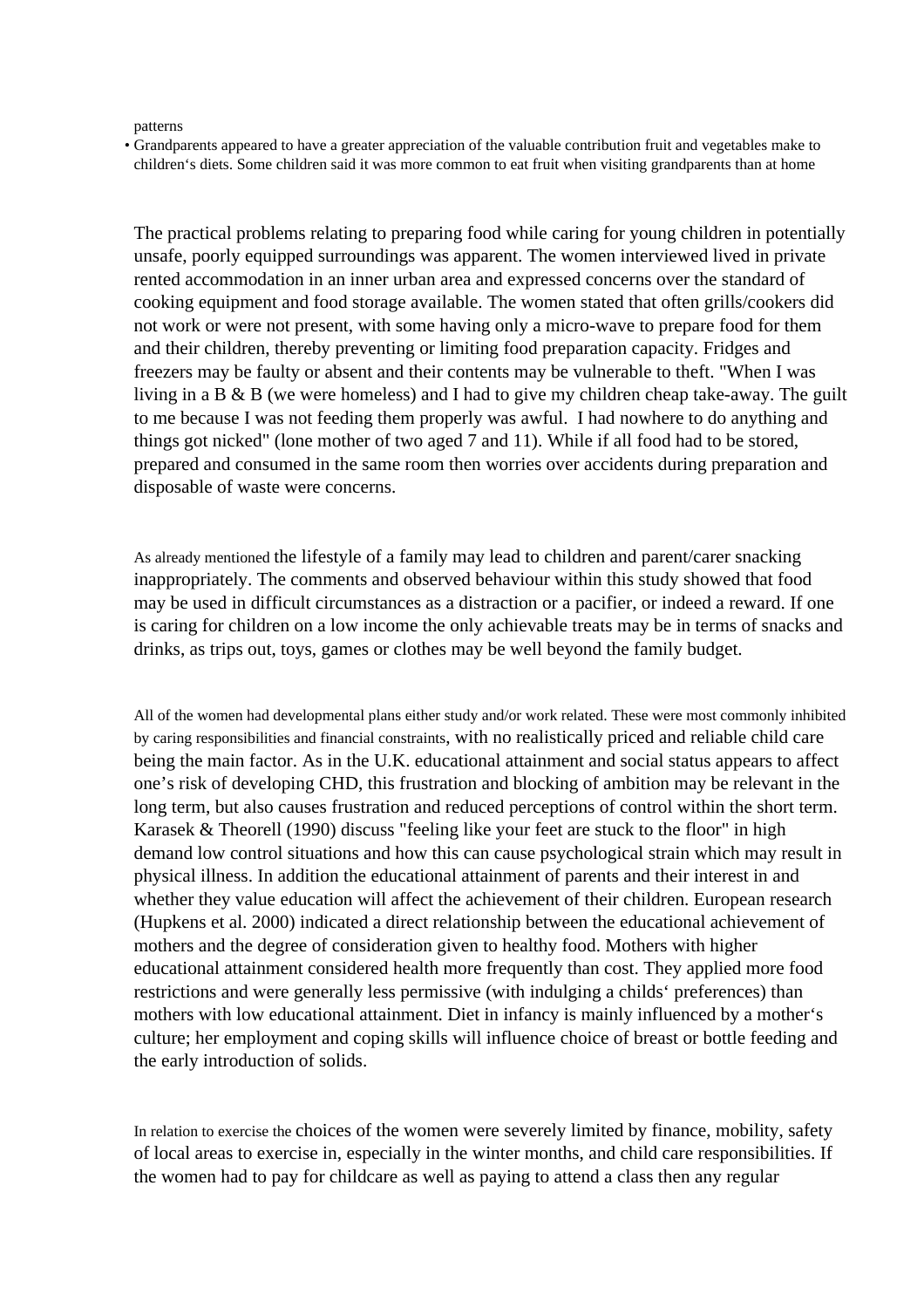commitment was outside their budget. Once again these factors include the high level of demand caring for children placed on the women, as well as in some cases caring for sick partners or ageing relatives. Their low budget and lack of car access (in most cases) inhibited their control over whether they attend exercise groups or classes, while if they had no social support to enable them to relinquish caring responsibilities then again their decisions and choices were inhibited.

In relation to their children many of the women expressed anxieties over the level of traffic and the resulting dangers inherent in allowing their children out to play in the local area. In addition anxieties were expressed over the safety of the limited play areas provided locally, as they had found syringes and needles both in the gardens or doorways of their own homes and the council play areas. Anxieties were also expressed regarding paedophiles who may put their children at risk while playing, and in some cases the women felt that ex-partners may put their children at risk, either due to the risk of violence or of abduction. Thus the children were kept in to play at home, often in a home which in itself contained dangers such as un-screened fires and stairs and unsafe cooking facilities. These caring strategies are pragmatic within the realities of the families circumstances, however, the end result may be more sedentary children and adults and an increased risk of accidents in the home. In addition one's ability to distract or amuse children within these circumstances is limited, so the cheapest way to pacify or distract children may be to offer snacks or drinks.

#### **Lack of social support**

The women interviewed gained little social support (the third area outlined within the demand, control support model) as few of the women originated from the area, and if they did they had often lost contact with family members. The majority of support the women received was from other women in the area in similar circumstances to themselves, while the local health professionals and church groups were seen as supportive in times of crisis. A lack of social support for the women and her children may be an issue if changes in accommodation and/or employment take place on the birth of a child or further children. Changes occurred to the women in the study and their children commonly on the breakdown of a relationship, which often results in a reduction in income and a change in accommodation (Child Poverty Action Group 1998).

None of the women interviewed had internet access in their own home for themselves or their children. In poor quality rented accommodation the likelihood of having an internal phone point, as well as the expense of purchasing a computer was considered by the women to be an unattainable goal. In the U.S.A this issue has been termed the digital divide as it has been recognised that educationally children may be disadvantaged by having no internet access throughout their education. Indeed as lack of educational attainment is linked with a greater risk of CHD in later life (ONS 1997) the links between lack of computer and internet skills may have a direct correlation with potential increases in CHD risk for individuals in this group throughout their life span.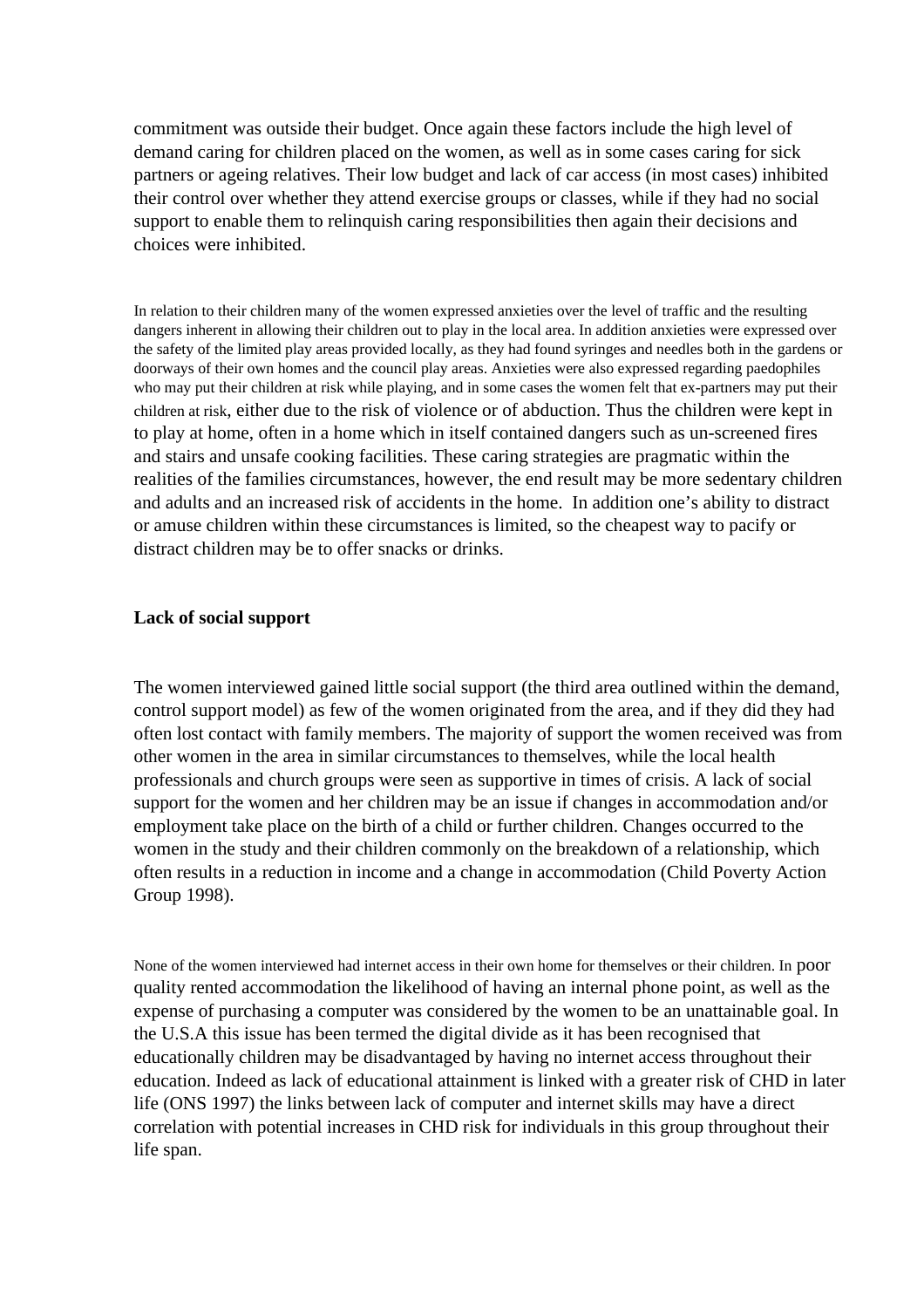# Conclusion

The findings of this study would suggest that interventions and future research which focuses on the reduction of behavioural risk factors for CHD in this group would benefit from consideration of the areas outlined here, including the women's lack of awareness of CHD as a potential risk to their health.

Therefore suggested policy and practice developments for nurses and other health and social care practitioners may include:

- Health improvement initiatives for women in this age group should include residents both within planning and undertaking. Through health promotion initiatives development opportunities could be offered to members of the local community, and the consideration of caring responsibilities for this group should be paramount within planning initiatives.
- Homes should be made less stressful to live in by working with landlords and developing greater local council powers over neglectful landlords.
- Support should be provided for shopping and cooking of food through measures which ensure low cost healthy food supplies, local cookery groups or lunch clubs and work with landlords to provide improved, safer food preparation areas.
- Community approaches to smoking cessation need to be developed which include mentoring and buddy support.
- Community based exercise opportunities need to be developed, with free or cheap good quality child care provision, or opportunities which actively involve children.
- Particular attention should be paid to provision of internet access and computer skills development in deprived areas, with loan facilities available to provide computers in the home. Actively encourage or offer incentives to private landlords/ internet service providers to make available internet access within rented accommodation.

Developments such as Health Action Zones, Healthy Living Centres, Sure Start and New Start programmes offer positive opportunities to address some of these issues currently, although not all the issues which emerged through this study are addressed through these initiatives. Issues such as computer/internet access, making homes less stressful and the deliberate supported involvement of residents in health improvement initiatives may still not routinely be seen as key aims to improve health.

The findings of this research project are of interest both to inform future research to prevent CHD and enable lifestyle change for this group but also to inform partnership working, including residents, nurses, health visitors, health and social care purchasers and providers, and work with non-governmental organisations. It would appear that in order to address inequalities in CHD it is necessary to consider not only an individual's awareness of risk and their motivation to change their health behaviour but also their circumstances, which impact greatly on their ability to change.

The results from the first phase of this study have been used to inform a paper commissioned by the UK National Heart Forum for their Young@Heart campaign (Harker & Hemingway 2003).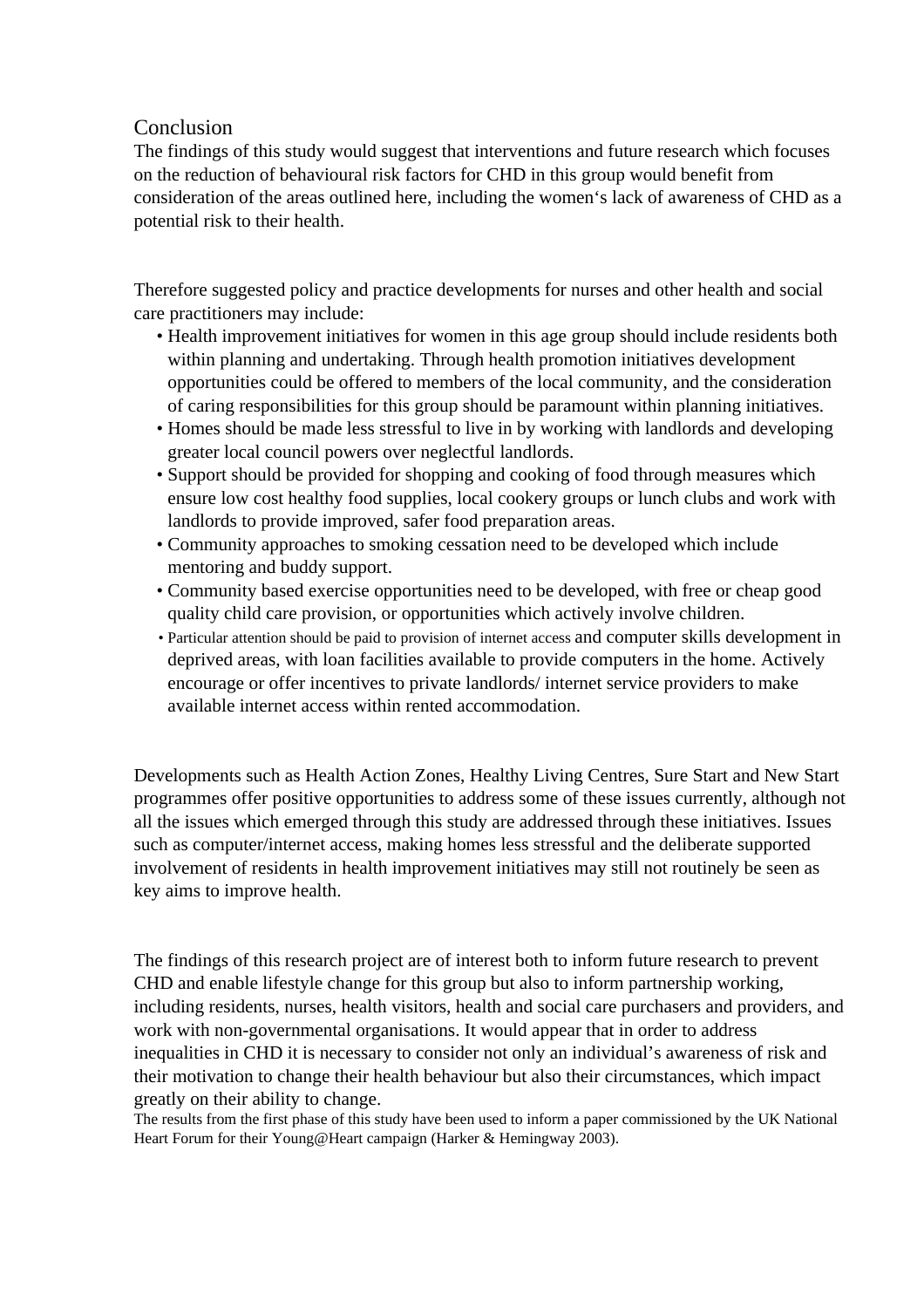### **Reference List**

Acheson (1998). Independent Inquiry into Inequalities in Health.London: The Stationery Office.

Albarran, J. (2003). Women and CHD: Redressing the balance. *Nursing and Critical Care*, 8 (2), pp.47-48.

Blackburn, C. (1991). Poverty and Health. OU Press.

Bosma, H., Marmot, M.G., Hemingway, H., Nicholson, A.C., Brunner, E. & Stansfeld, S.A. (1997). Low job control and risks of CHD in Whitehall II (Prospective cohort study). *British Medical Journal*, 314, pp. 558-565.

Chandola, T., Kuper, H., Singh-Manoux, A., Bartley, M. & Marmot, M. (2004). The effect of control at home on CHD events in the Whitehall II study: Gender differences in psychosocial domestic pathways to social inequalities in CHD, *Social Science & Medicine*, 58, pp.1501- 1509.

Child Poverty Action Group (1998). Real Choices. (CPAG).

Denzin, N.K. & Lincoln, Y.S. (2001). 2nd Ed. Handbook of Qualitative Research, Sage.

Graham, H. (1988). Women and smoking in the UK: the implications for health promotion. *Health Promotion***,** 4, pp.371-382.

Green, K.L. & Johnson, J.V. (1990). The effects of psychosocial work organisation on patterns of cigarette smoking among male chemical plant employees. *American Journal of Public Health,* 80, pp.1368-1371.

Harker, P. & Hemingway, A. (2003). Health related behaviour in low income families. In National Heart Forum: A lifecourse approach to CHD prevention. NHF, The Stationery Office.

Hupkens, C.L.H., Knibbe, R.A., Drop M.J. (2000). Maternal education and family health, *European Journal of Public Health,* 10: pp 108-113.